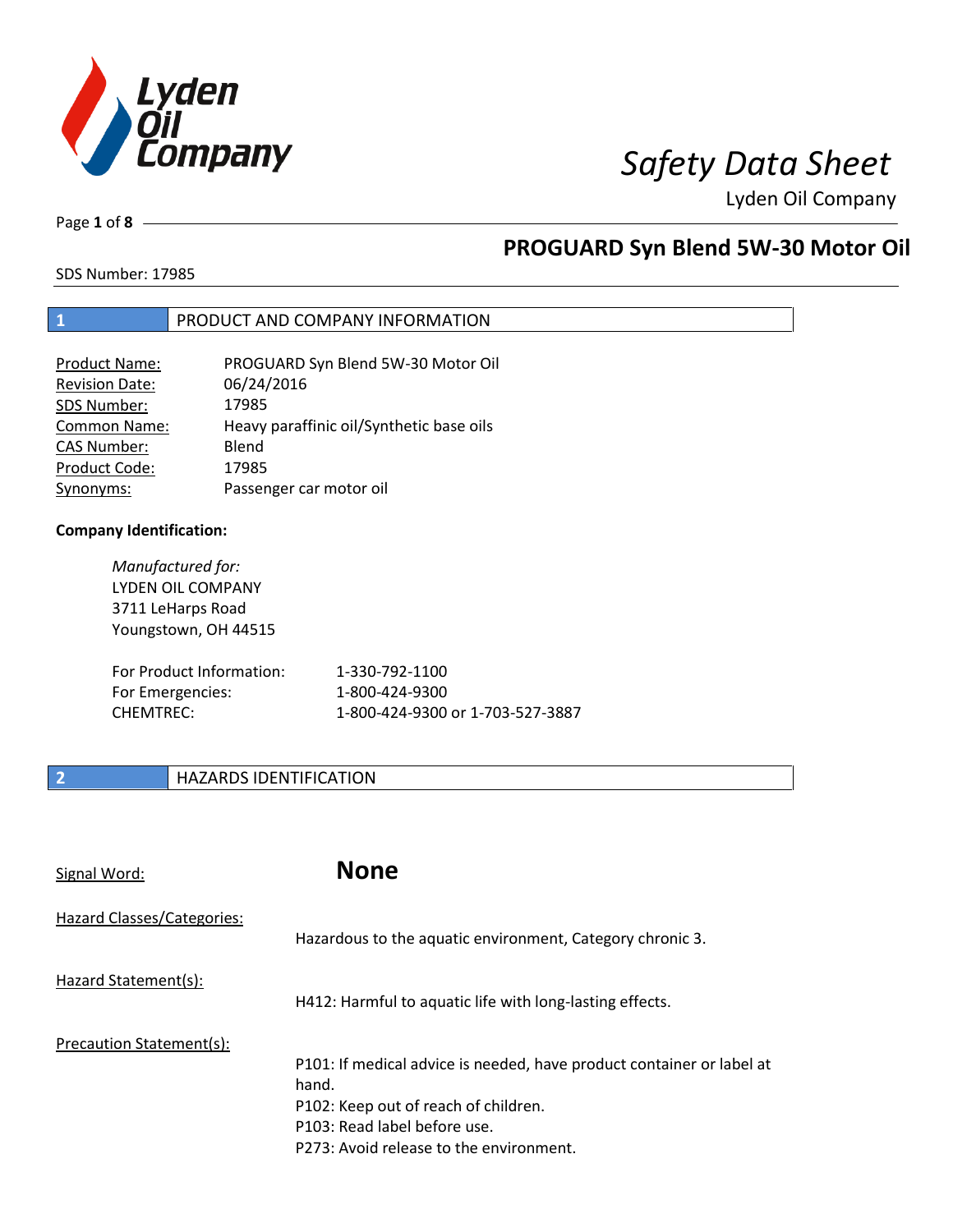

Lyden Oil Company

Page **2** of **8**

#### **PROGUARD Syn Blend 5W-30 Motor Oil**

SDS Number: 17985

Other Hazard Statement(s):

Repeated exposure may cause skin dryness or cracking.

|  | COMPOSITION / INFORMATION ON INGREDIENTS |
|--|------------------------------------------|
|--|------------------------------------------|

Ingredients:

*Mixture of the substances listed below with nonhazardous additions.* 

| <b>Chemical Name</b>                                      | <b>CAS Number</b> | Percentage |
|-----------------------------------------------------------|-------------------|------------|
| Distillates (petroleum), solvent-dewaxed heavy paraffinic | 64742-65-0        | 60-80      |
| Synthetic base oils                                       | N/A               | $10 - 35$  |
| Additives                                                 | N/A               | $5 - 15$   |
| Zinc Alkyldithiophosphate                                 | 68649-42-3        | $<$ 5      |

*\*Any concentration shown as a range is to protect confidentiality or is due to batch variation.*

**4** FIRST AID MEASURES

#### Description of First Aid Measures:

| Inhalation:   |                                                                                                                   |
|---------------|-------------------------------------------------------------------------------------------------------------------|
|               | If symptoms develop, move victim to fresh air. If symptoms persist,<br>obtain medical attention.                  |
| Skin Contact: |                                                                                                                   |
|               | Wash with soap and water. Remove contaminated clothing and wash<br>before reuse. Get medical attention if needed. |
| Eye Contact:  |                                                                                                                   |
|               | Rinse opened eye for several minutes under running water. If<br>symptoms persist, consult medical attention.      |
| Ingestion:    |                                                                                                                   |
|               | Rinse mouth with water. If symptoms develop, obtain medical<br>attention.                                         |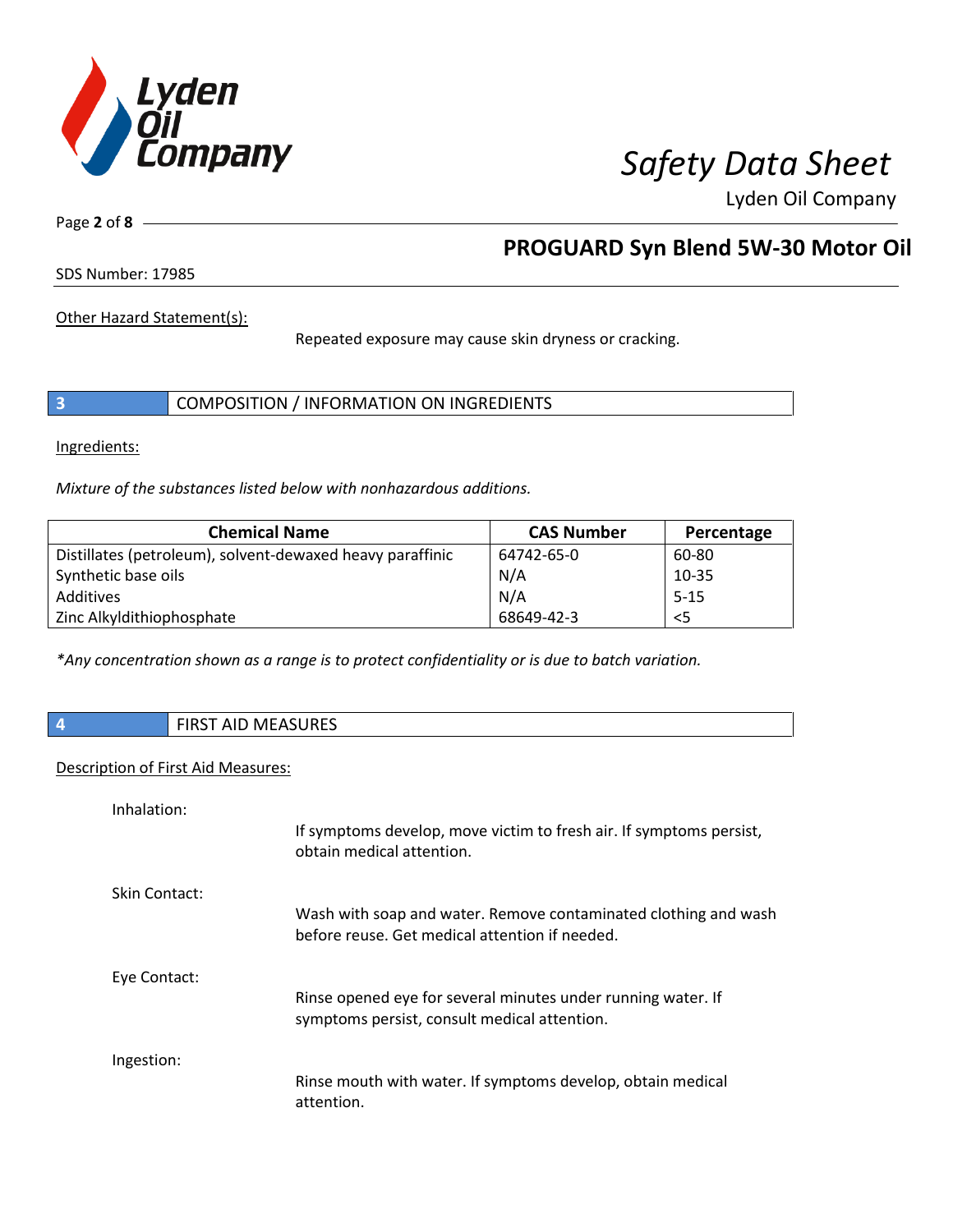

Lyden Oil Company

SDS Number: 17985

Page **3** of **8**

### **PROGUARD Syn Blend 5W-30 Motor Oil**

| Symptoms and Effects, both acute and delayed:         | No further relevent data available.                                                                                                                                                               |
|-------------------------------------------------------|---------------------------------------------------------------------------------------------------------------------------------------------------------------------------------------------------|
| <b>Recommended Actions:</b>                           | Treat symptomatically. Call a doctor or poison<br>control center for guidance.                                                                                                                    |
| 5<br>FIRE FIGHTING MEASURES                           |                                                                                                                                                                                                   |
| Recommended Fire-Extinguishing Equipment:             | Use dry powder, foam, or carbon dioxide fire<br>extinguishers. Water may be ineffective in fighting<br>an oil fire unless used by experienced fire fighters.                                      |
| Possible Hazards During a Fire:                       | Hazardous combustion products may include: A<br>complex mixture of airborne solid and liquid<br>particulates and gases (smoke). Carbon monoxide.<br>Unidentified organic and inorganic compounds. |
| <b>Recommendations to Firefighters:</b>               | No special measures required.                                                                                                                                                                     |
| $6\phantom{1}6$<br><b>ACCIDENTAL RELEASE MEASURES</b> |                                                                                                                                                                                                   |
| <b>Personal Precautions:</b>                          | Avoid contact with skin, eyes, and clothing.<br>Keep away from sources of ignition.                                                                                                               |
| <b>Emergency Procedures:</b>                          | Contain spilled material, collect in suitable and<br>properly labled containers.                                                                                                                  |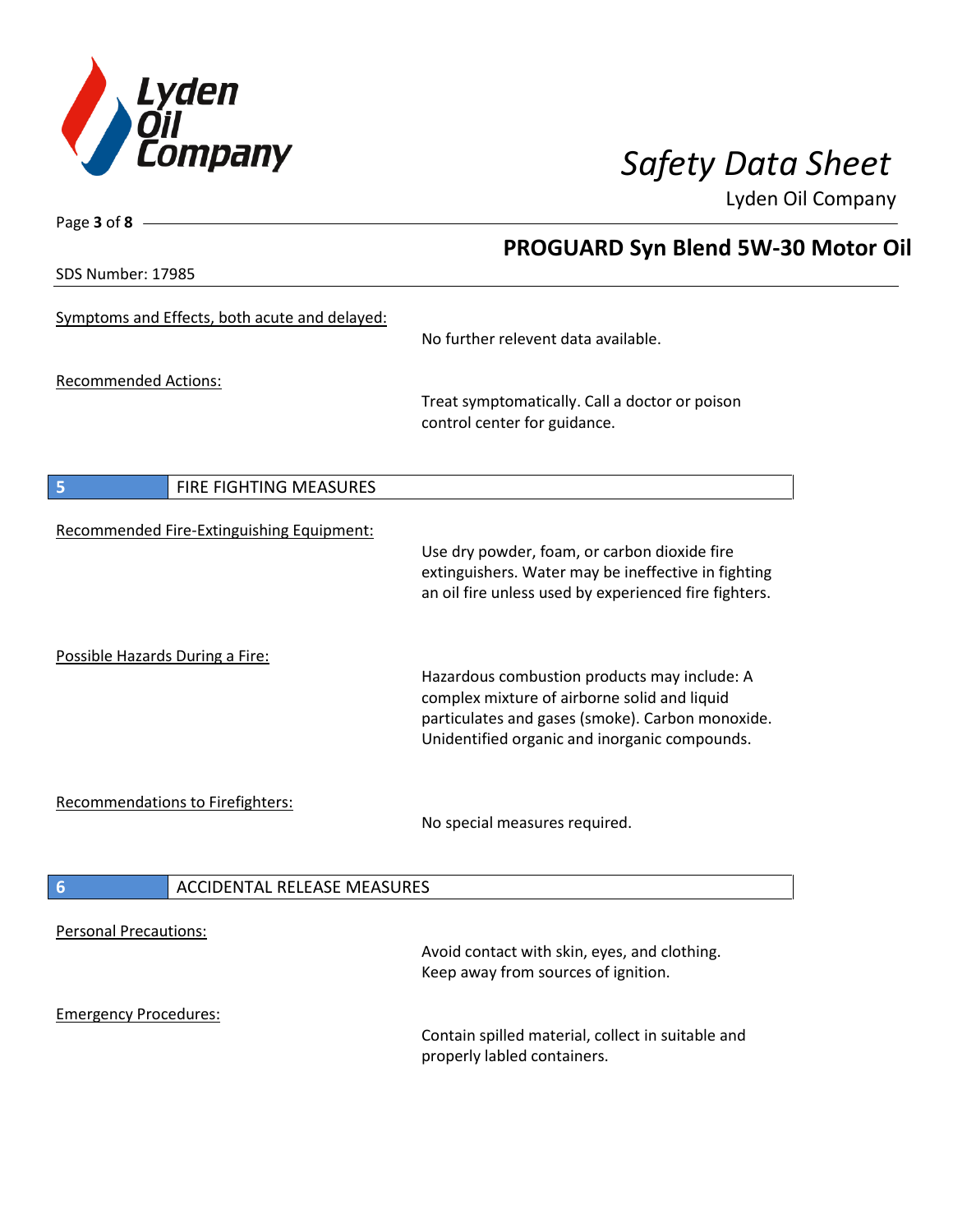

Page **4** of **8**

# *Safety Data Sheet*

Lyden Oil Company

|                                                                                                   | <b>PROGUARD Syn Blend 5W-30 Motor Oil</b>                                          |
|---------------------------------------------------------------------------------------------------|------------------------------------------------------------------------------------|
| SDS Number: 17985                                                                                 |                                                                                    |
| <b>Environmental Precautions:</b>                                                                 |                                                                                    |
|                                                                                                   | Do not allow to reach sewage system or any water<br>course.                        |
|                                                                                                   | Do not allow to enter ground waters.                                               |
| <b>Cleanup Procedures:</b>                                                                        | Pick up excess with inert absorbant material.                                      |
| <b>HANDLING AND STORAGE</b>                                                                       |                                                                                    |
| <b>Handling Precautions:</b>                                                                      |                                                                                    |
|                                                                                                   | Handle with care and avoid spillage on the floor.                                  |
|                                                                                                   | Do not cut, weld, drill, grind, braze, or solder<br>container.                     |
|                                                                                                   |                                                                                    |
| <b>Storage Requirements:</b>                                                                      | Keep container tightly sealed.                                                     |
|                                                                                                   | Keep away from sources of ignition.                                                |
|                                                                                                   |                                                                                    |
| 8<br>EXPOSURE CONTROLS / PERSONAL PROTECTION                                                      |                                                                                    |
| <b>Exposure Limits:</b>                                                                           | -64742-65-0 Distillates (petroleum), solvent-dewaxed heavy paraffinic (60-80%):    |
| ACGIH TLV - Long-term value: 5mg/m <sup>3</sup><br>OSHA PEL - Long-term value: 5mg/m <sup>3</sup> |                                                                                    |
| <b>Engineering Controls:</b>                                                                      |                                                                                    |
|                                                                                                   | All ventilation should be designed in accordance                                   |
|                                                                                                   | with OSHA standard (29 CFR 1910.94).                                               |
| Personal Protective Equipment:                                                                    |                                                                                    |
|                                                                                                   | Wash hands before breaks and at the end of work.<br>Use safety glasses and gloves. |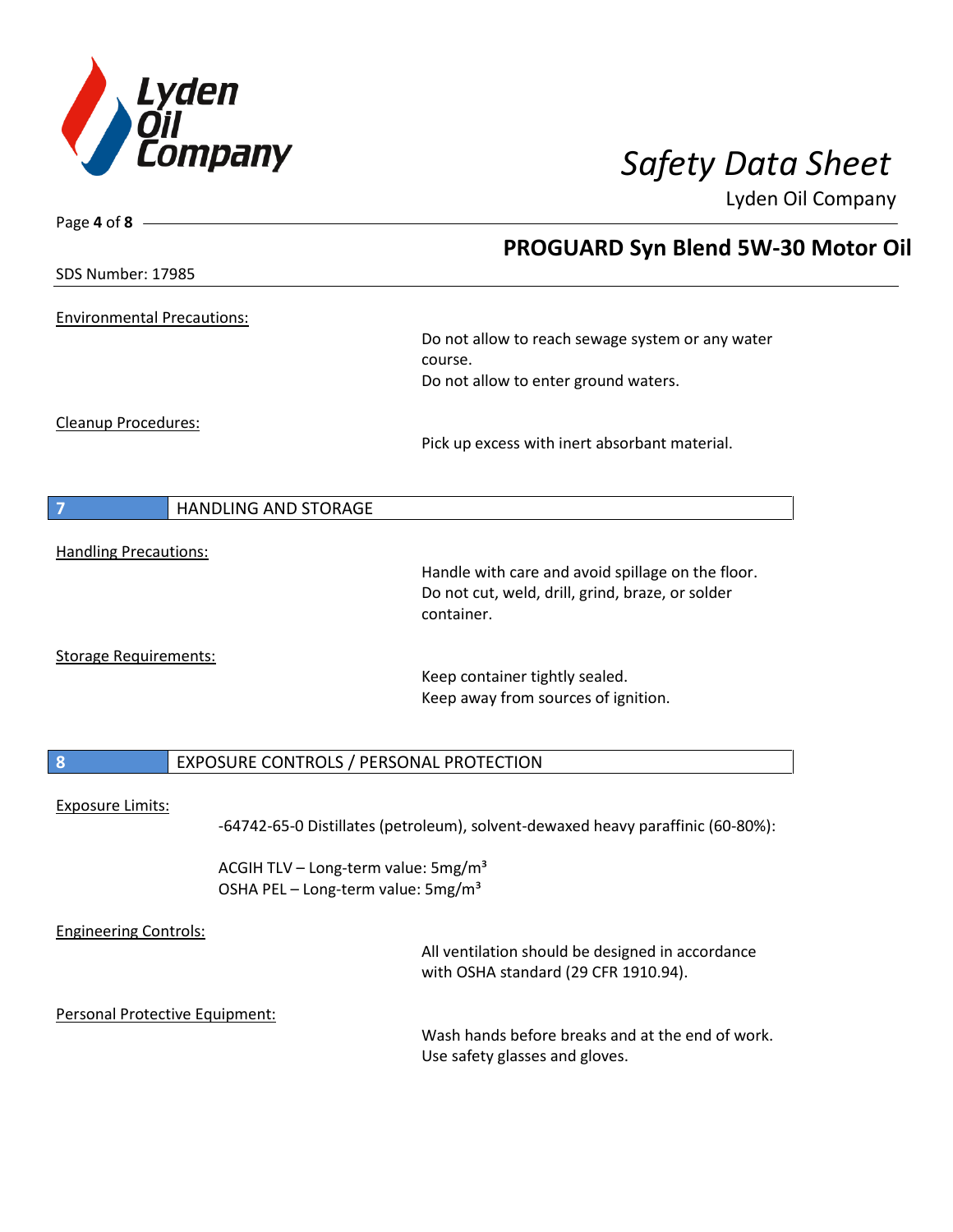

Lyden Oil Company

Page **5** of **8**

 $\overline{\phantom{a}}$ 

SDS Number: 17985

#### **PROGUARD Syn Blend 5W-30 Motor Oil**

#### **9** PHYSICAL AND CHEMICAL PROPERTIES

| Color:                        | Amber                                          |
|-------------------------------|------------------------------------------------|
| <b>Physical State:</b>        | Liquid                                         |
| Odor:                         | Data not available                             |
| <b>Odor Threshold:</b>        | Data not available                             |
| pH:                           | Data not available                             |
| <b>Melting Point:</b>         | Data not available                             |
| <b>Boiling Point:</b>         | Data not available                             |
| <b>Boiling Range:</b>         | Data not available                             |
| Flash Point:                  | 176.7° C / 350.1° F (COC Method)               |
| <b>Evaporation Rate:</b>      | Data not available                             |
| Flammability:                 | Data not available                             |
| Flammability Limits:          | Data not available                             |
| Vapor Pressure:               | Data not available                             |
| Vapor Density:                | Data not available                             |
| <b>Relative Density:</b>      | 7.29 pounds per gallon at 60°F                 |
| Solubilities:                 | Insoluble in water                             |
| <b>Partition Coefficient:</b> | Data not available                             |
| Auto-Ignition Temperature:    | Data not available                             |
| Decomposition Temperature:    | Data not available                             |
| Viscosity:                    | 10.5 mm <sup>2</sup> /sec (kinematic at 100°C) |

| <b>10</b>                   | STABILITY AND REACTIVITY |                                                                  |
|-----------------------------|--------------------------|------------------------------------------------------------------|
| Stability:                  |                          | Stable under normal conditions.                                  |
| Reactivity:                 |                          |                                                                  |
|                             |                          | Not reactive under normal conditions.                            |
| <b>Conditions to Avoid:</b> |                          |                                                                  |
|                             |                          | Extreme temperature, sparks, open flame, and<br>direct sunlight. |
| <b>Hazardous Reactions:</b> |                          |                                                                  |

No known hazardous reactions.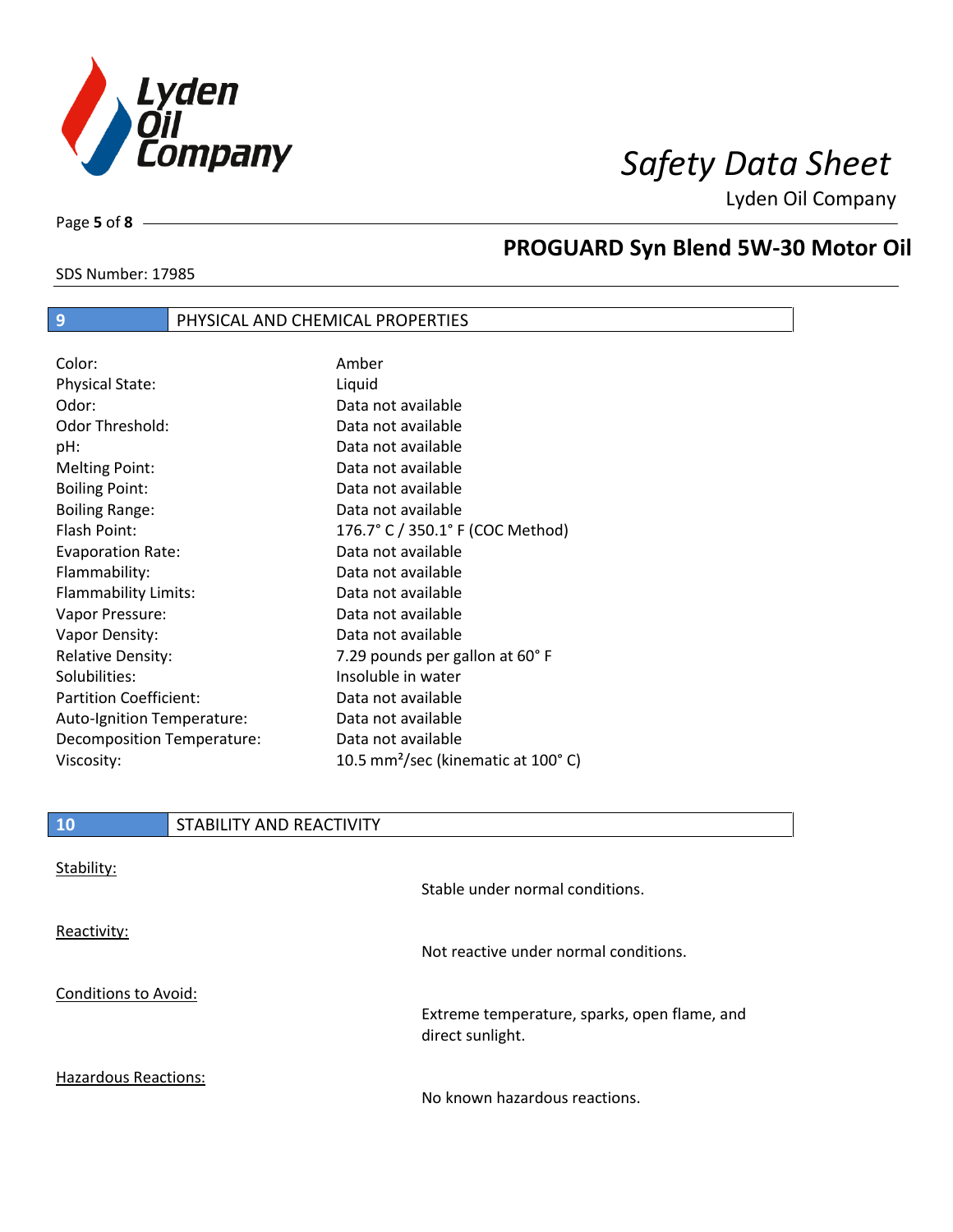

Page **6** of **8**

# *Safety Data Sheet*

Lyden Oil Company

|                                        | <b>PROGUARD Syn Blend 5W-30 Motor Oil</b>                                                                                 |
|----------------------------------------|---------------------------------------------------------------------------------------------------------------------------|
| SDS Number: 17985                      |                                                                                                                           |
| Incompatible Materials:                | No further relevant information available.                                                                                |
| <b>Decomposition Products:</b>         | Hazardous decomposition products are not<br>expected to form.                                                             |
| 11<br><b>TOXICOLOGICAL INFORMATION</b> |                                                                                                                           |
| Routes of Exposure:                    | Skin and eye contact are the primary routes of<br>exposure although exposure may occur following<br>accidental ingestion. |
| <b>Exposure Effects:</b>               | Repeated skin contact may cause dermatitis or an<br>oil acne.                                                             |
| <b>Measures of Toxicity:</b>           | No test data available.                                                                                                   |
| Carcinogenic/Mutagenic Precautions:    | Non-carcinogenic and not expected to be<br>mutagentic.                                                                    |
| $12$<br><b>ECOLOGICAL INFORMATION</b>  |                                                                                                                           |
| <b>Ecological Precautions:</b>         | Avoid exposing to the environment.                                                                                        |
| <b>Ecological Effects:</b>             | No specific environmental or aquatic data available.                                                                      |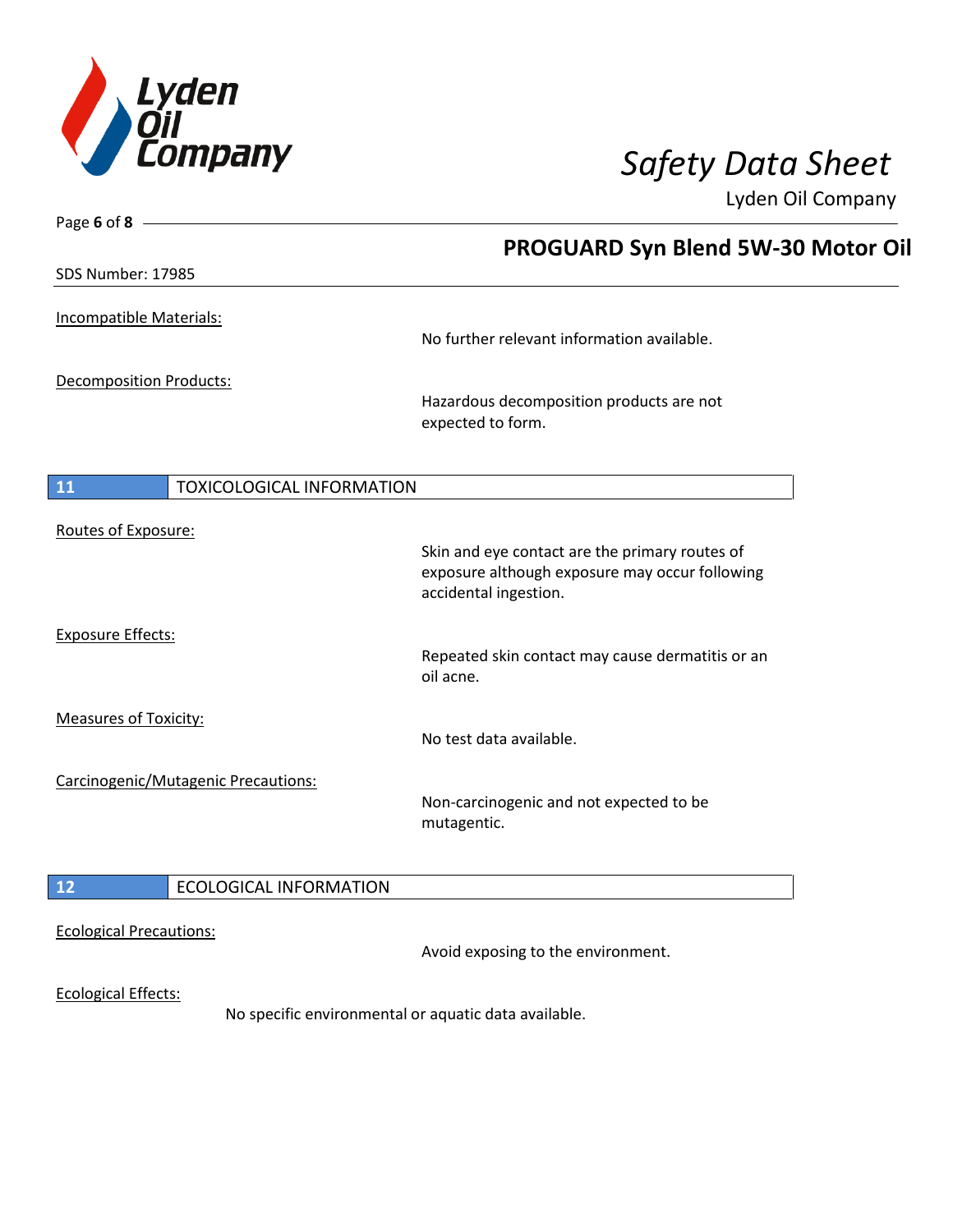

**PROGUARD Syn Blend 5W-30 Motor Oil** 

Lyden Oil Company

SDS Number: 17985

Page **7** of **8**

| 13                                                                              | DISPOSAL CONSIDERATIONS                                        |                                                                                             |
|---------------------------------------------------------------------------------|----------------------------------------------------------------|---------------------------------------------------------------------------------------------|
| Disposal Methods:                                                               |                                                                |                                                                                             |
|                                                                                 |                                                                | Dispose of waste material in accordance with all<br>local, state, and federal requirements. |
| Disposal Containers:                                                            |                                                                | Use properly approved container for disposal.                                               |
| <b>Special Precautions:</b>                                                     |                                                                | Do not flush to surface waters or drains.                                                   |
| 14                                                                              | <b>TRANSPORT INFORMATION</b>                                   |                                                                                             |
|                                                                                 |                                                                |                                                                                             |
| <b>UN Number:</b><br><b>UN Shipping Name:</b><br><b>Transport Hazard Class:</b> | Data not available<br>Data not available<br>Data not available |                                                                                             |
| Packing Group:                                                                  | Data not available                                             |                                                                                             |
| <b>Environmental Hazards:</b>                                                   |                                                                |                                                                                             |
|                                                                                 |                                                                | Data not available                                                                          |
| <b>Bulk Transport Guidance:</b>                                                 |                                                                | Data not available                                                                          |
| <b>Special Precautions:</b>                                                     |                                                                |                                                                                             |
|                                                                                 |                                                                | Not regulated by DOT.                                                                       |
|                                                                                 |                                                                |                                                                                             |
| 15                                                                              | <b>REGULATORY INFORMATION</b>                                  |                                                                                             |

### This material and all of its components are listed on the Inventory of Existing Chemical Substances under the Toxic

SARA Section 313: Contains <1% Zn

Substances Control Act.